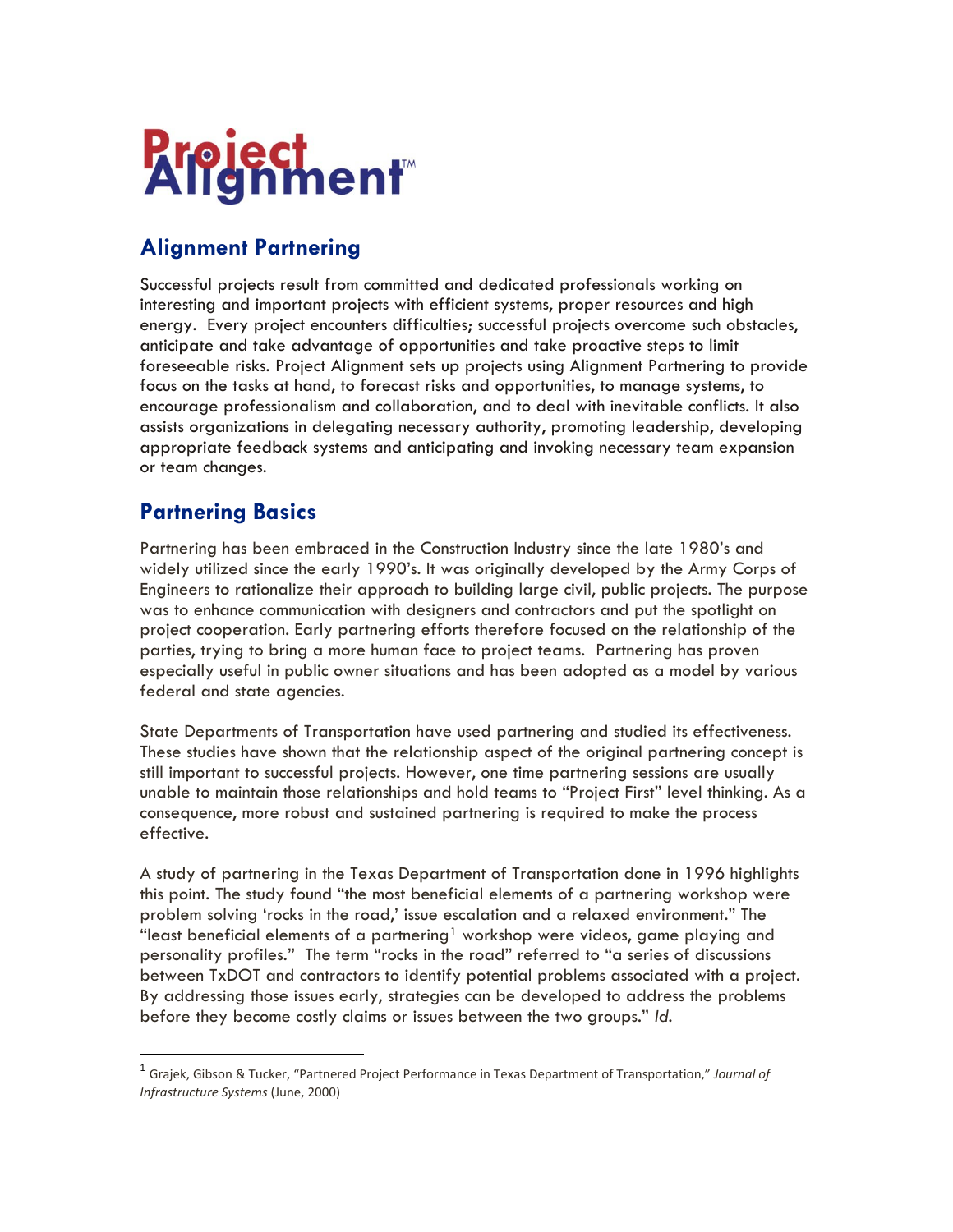Other groups have likewise recognized that early and continuous evaluation of progress on the job is required in the partnering process to ensure timely and on budget delivery of jobs. For instance, the Transportation Research Board's *Transportation Research Circular, No. E-C059*, December 2003 argues for "accelerated partnering" and recommends that "a toolbox of techniques should be developed for (a) helping to detect early signs of breakdown in cooperation, (b) recommending ways to improve cooperation and alleviate stress, and (c) suggesting ways to rotate employees or require time off from the project."

The American Association of State Highway Transportation Officials ("AASHTO") also recommends a continuous process to secure the "benefits" of partnering. In its 2005 Partnering Handbook, AASHTO lists the reasons robust partnering is important to projects, especially in light of developing technology and the consequent developing complication of projects:

- Joint problem solving
- Increased work efficiency
- Improved project development and delivery processes
- Maximizing program delivery
- Building and strengthening relationships
- Developing innovative products
- Providing services that exceed customer expectations
- Enhancing work processes, plans and functions

State DOT's have been exceedingly active in the area of fine-tuning their partnering procedures to address today's project needs. Arizona, California, Florida, Illinois, Maryland, Ohio and Texas all have appear to have robust partnering programs, usually providing information (e.g., partnering handbooks) underscoring how the process should be implemented in the field.

Alignment Partnering embodies the very processes necessary to make partnering a robust, active, on-going tool box of options for discovering issues on the project and resolving them at the earliest time and at the lowest possible level. Here's how it works:

Alignment partnering drives participants to Third Level Thinking or Project First Thinking. The object of Project First Thinking is to allow people to focus on what is best for the project.

### **Three Levels of Thinking**

1. *(Level One Thinking)* Personal thinking or "Level One Thinking" is all about personal safety, both actual safety and career safety. It is important that one feels safe in a work environment in order to create the opportunity for that person to excel, contribute and take pride in the successful project. The personal and professional needs of participants in any project have to be recognized and understood. Only in a productive, safe Level One working environment, can a

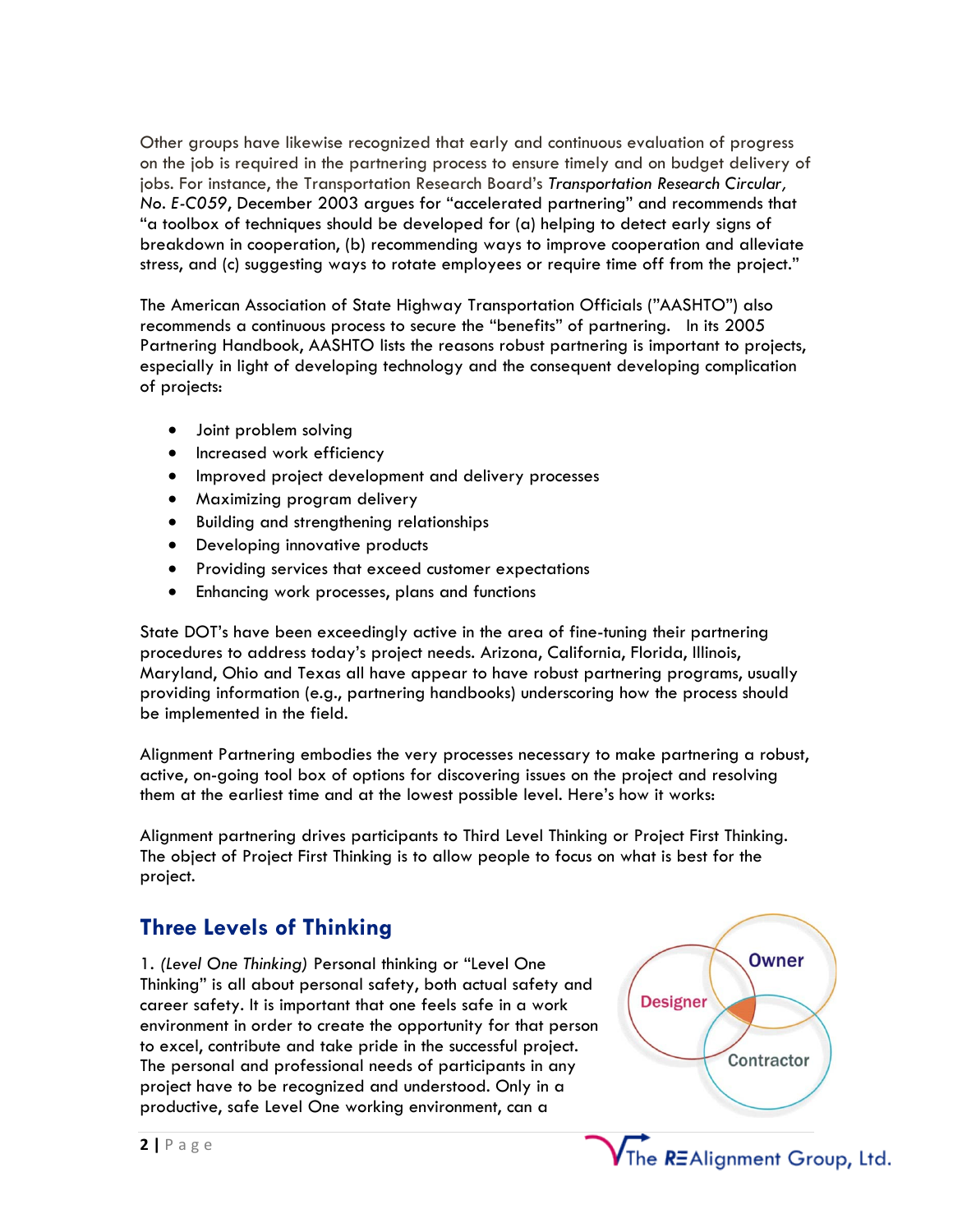person move up to and work at Level Two.

2. *(Level Two Thinking)* Level Two thinking focuses on team and business outcomes and organizational successes. Attaining business goals contributes to the company's health, growth and longevity. Level Two thinking is the fundamental bridge between the individual and his or her employer. Level Two thinking secures loyalty to the organization and fosters protection of the organization's interests.

3. *(Level Three Thinking)* Once a person feels personally safe **and** feels part of a Level Two team, he or she can begin focusing on the best interests of a given project. Contracts form where organizational interests overlap--at the Project Level. In order for people to process at Level Three, they must feel safe and secure at Levels One and Two. It is only at Level Three that "Project First" thinking lives and thrives. Likewise, only Project First thinking allows for collaboration and trust in delivering the project.

# **Project Communication**

One of the most important goals of Alignment Partnering is to insure that communication is clear, effective and efficient. Construction projects lend themselves to confusing, ineffective and inefficient communication. Typical communication between companies on jobs follows the "silo" pattern answers to important questions have to be routed through the company, rather than being discussed at the appropriate level and having a joint response sent to the next management level.





regarding the Project.

In Alignment Partnering, project teams are established that more appropriately reflect both the job and the level of authority of the professionals on the project. Rather than the typical vertical configuration of company teams, project teams are realigned or configured to reflect authority and responsibility to the Project.

Thus, the executive officers from the Owner, the Contractor (and its major Subcontractors), the CM and the Designer form an Executive Team to make decisions

The REAlignment Group, Ltd.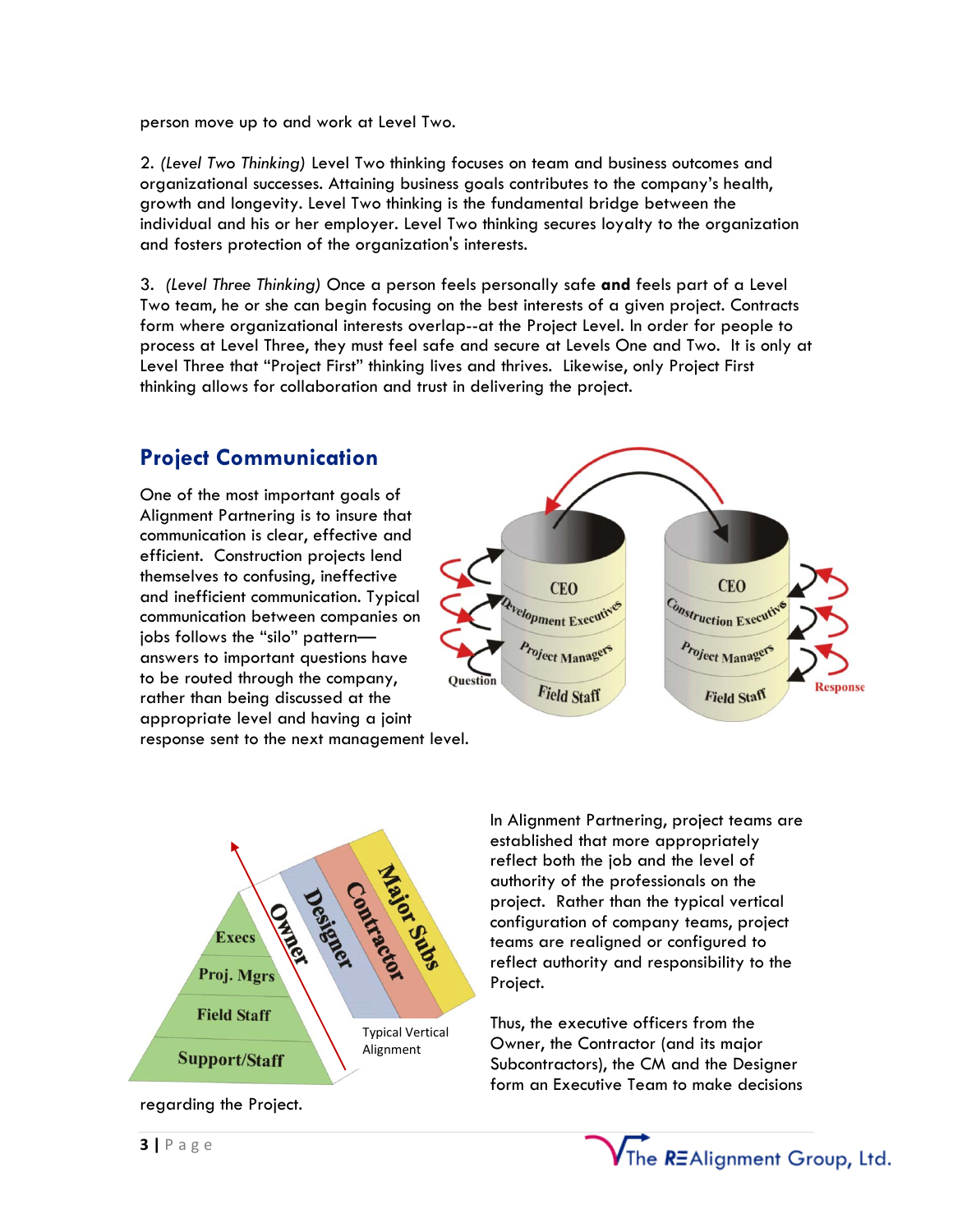

Project managers from each company form a separate team to focus the work on the Project, forecast risks and opportunities, meet to decide what recommendations to make to the executive team regarding risks or problems that have arisen on the job and engage in the management of the construction. Other teams deal with implementation on site, supervision of crews, inspections etc., but all with the objective of maximizing the "Project First" effort of all of the Project teams.

The REAlignment Group, Ltd.

# **Innovative Project Delivery**

Most projects are Design-Bid-Build or CM at Risk. But innovative delivery models like Integrated Project Delivery and Design Build have influenced how we partner projects. Ideas gleaned from Lean Construction theory have also informed our processes so that we have been able to design new, more collaborative and reliable partnering models. Alignment Partnering incorporates techniques and strategies learned from IPD and Design-Build to implement the five principles promoted by the more collaborative delivery models:

- 1) **Real Project Collaboration**: Projects are built by people. The collaboration of all job participants in all aspects of the project is crucial to timely, cost-effective delivery. But in an often adversarial contractual atmosphere (us vs. them), collaboration does not just "happen" by itself. It must be fostered by consciously building healthy personal relationships and sustained by intentional effort. Alignment Partnering leads participants to regularly focus their collaborative discussions on intermediate priorities and forecast risks (to mitigate them) and opportunities (to enhance them).
- 2) **Increase the Relatedness of Project Participants**: An old saying on construction projects is that participants come together as strangers and leave as enemies. We can change that paradigm by developing project relationships founded on trust and sustained by reliable performance. When conflicts and disputes inevitably arise, they can best be resolved quickly in an atmosphere of trust and openness with conscious processes that allow resolution at the lowest horizontal crossorganizational level.
- 3) **Projects are Networks of Commitments**: The fundamental building blocks of design and construction are commitments—I will accomplish this task today so that you can accomplish that task tomorrow. Productivity in every industry **except construction** has improved 100% since 1960. One of the chief reasons construction productivity has actually decreased in that period of time is the lack of reliable commitments—industry studies reveal that only about 54% of what people say they will do in any week is actually performed. Increasing the